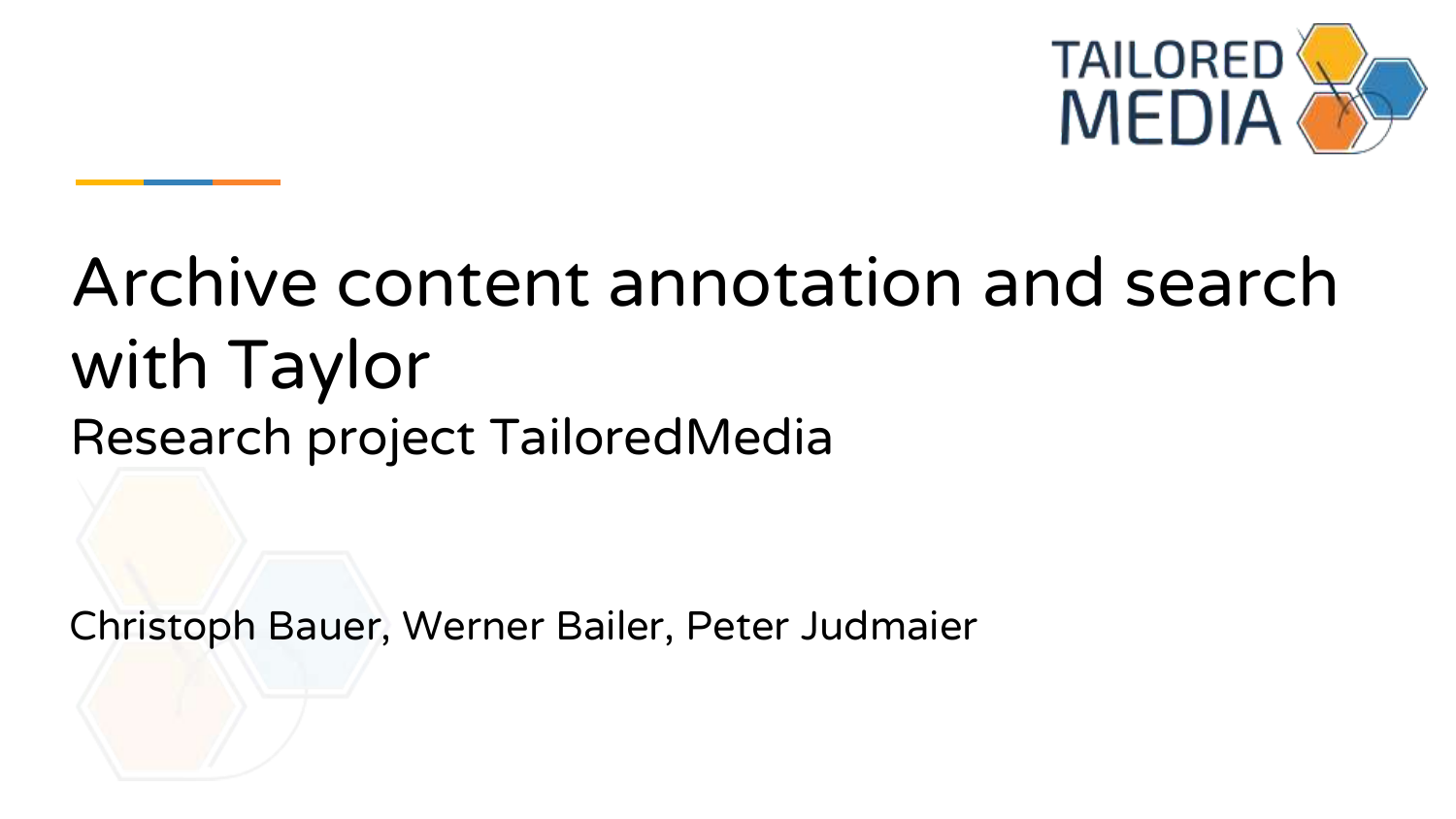### TailoredMedia: Tailored and Agile enrIchment and Linking fOR sEmantic Description of multiMedia

- Austrian research project (ICT for the Future programme)
- 24 months, started Nov. 2020
- two media creators/archives
	- ORF, Austrian Mediatheque
- three research/technology partners
	- JOANNEUM RESEARCH
	- Redlink
	- Sankt Pölten University of Applied Sciences
		- including their student TV channel







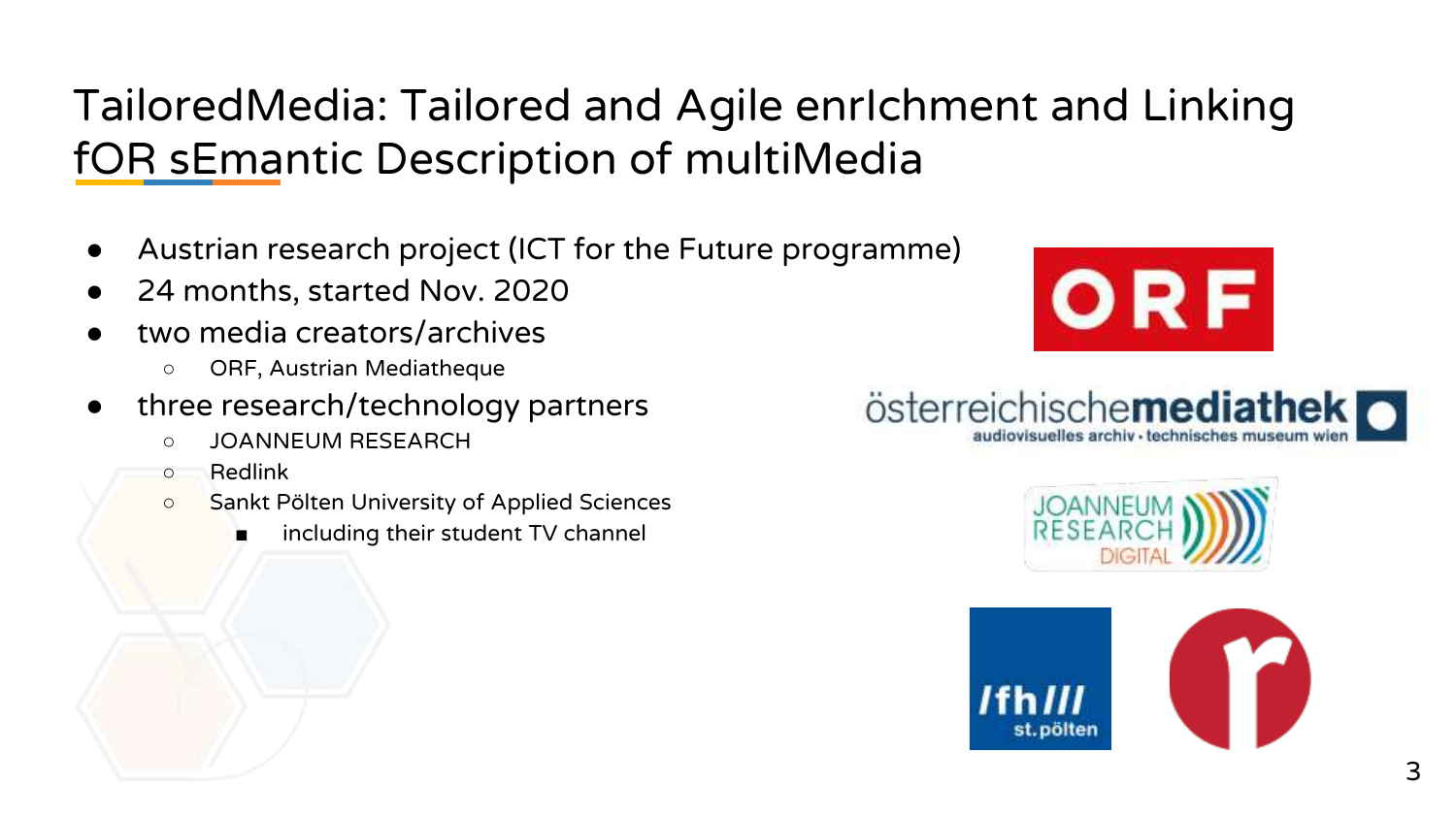#### Motivation

- Leveraging use of maturing AI tools
	- Overcoming some of the main obstacles
	- Increase the trust-level
- Obtaining relevant data that fits both documentation and search needs
	- Preventing a data-avalanche of irrelevant information gained by AI mining processes
	- Teaching AI about relevance...
- Integration with existing workflows
	- Lowering the acceptance-barrier
	- Quick first results and positive impact by aiming at major workloads
- Putting the user back into the focus of development
	- The integration of AI tools is not a showcase for IT-development
	- "AI" is not the adversary but a relevant support and tool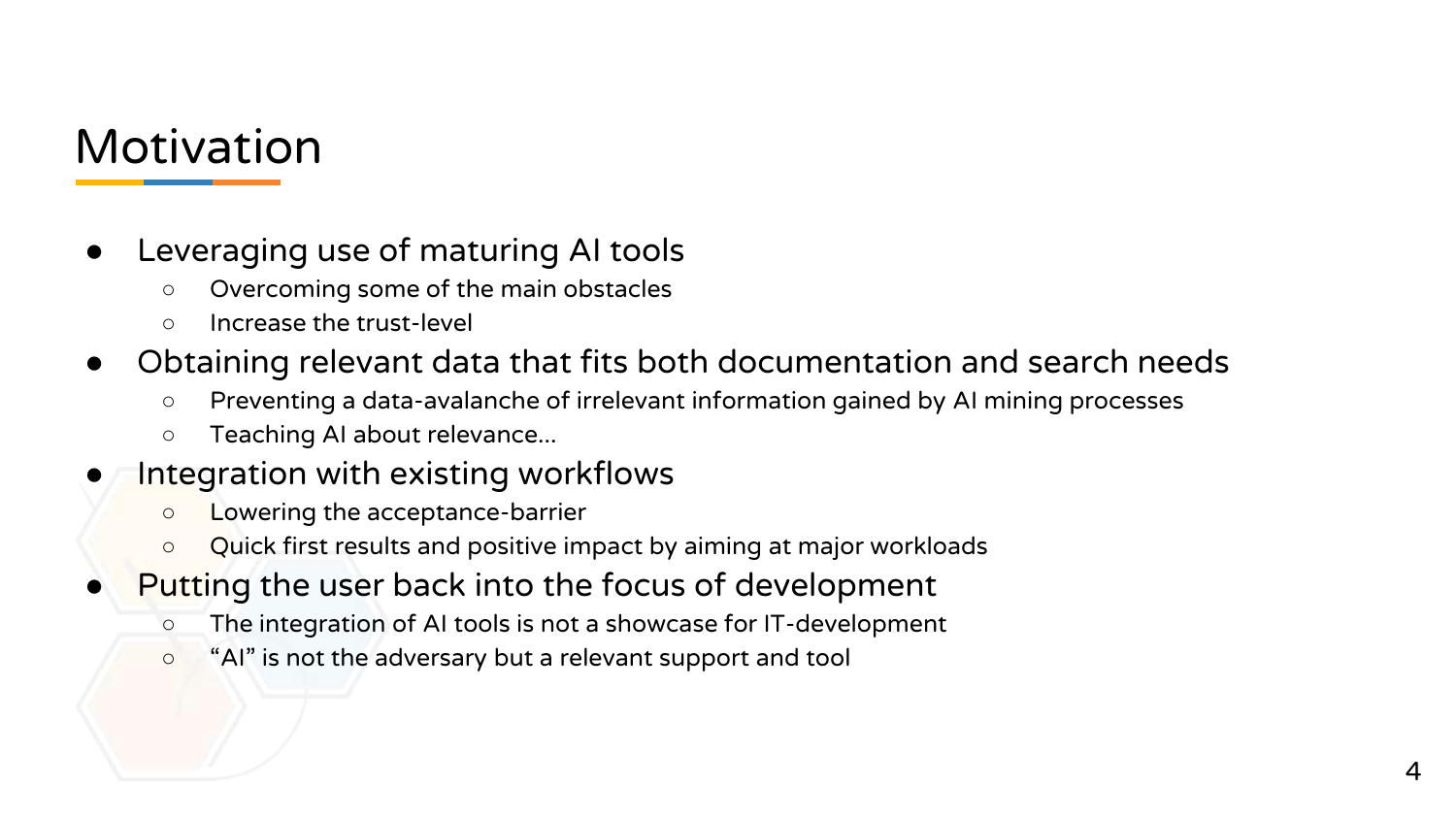# **Challenges**

- Taming the Beast (data-avalanche)
	- with as little human intervention as possible
	- finding new ways of data-presentation
	- improving the dialogue between user and machine/tool
- Improving Data-Quality deriving from AI-based Data-mining-processes
	- lowering the amount of "false positives"
	- putting in use pre-existing data
	- clever combining of mining-processes
- Lowering the (pre-)investment of manpower
	- introducing integrated, simplified and reduced AI-Training efforts
- Integrating the user in development and decision-making
	- open POCs, early test-integrations, collaboration-efforts beyond the own company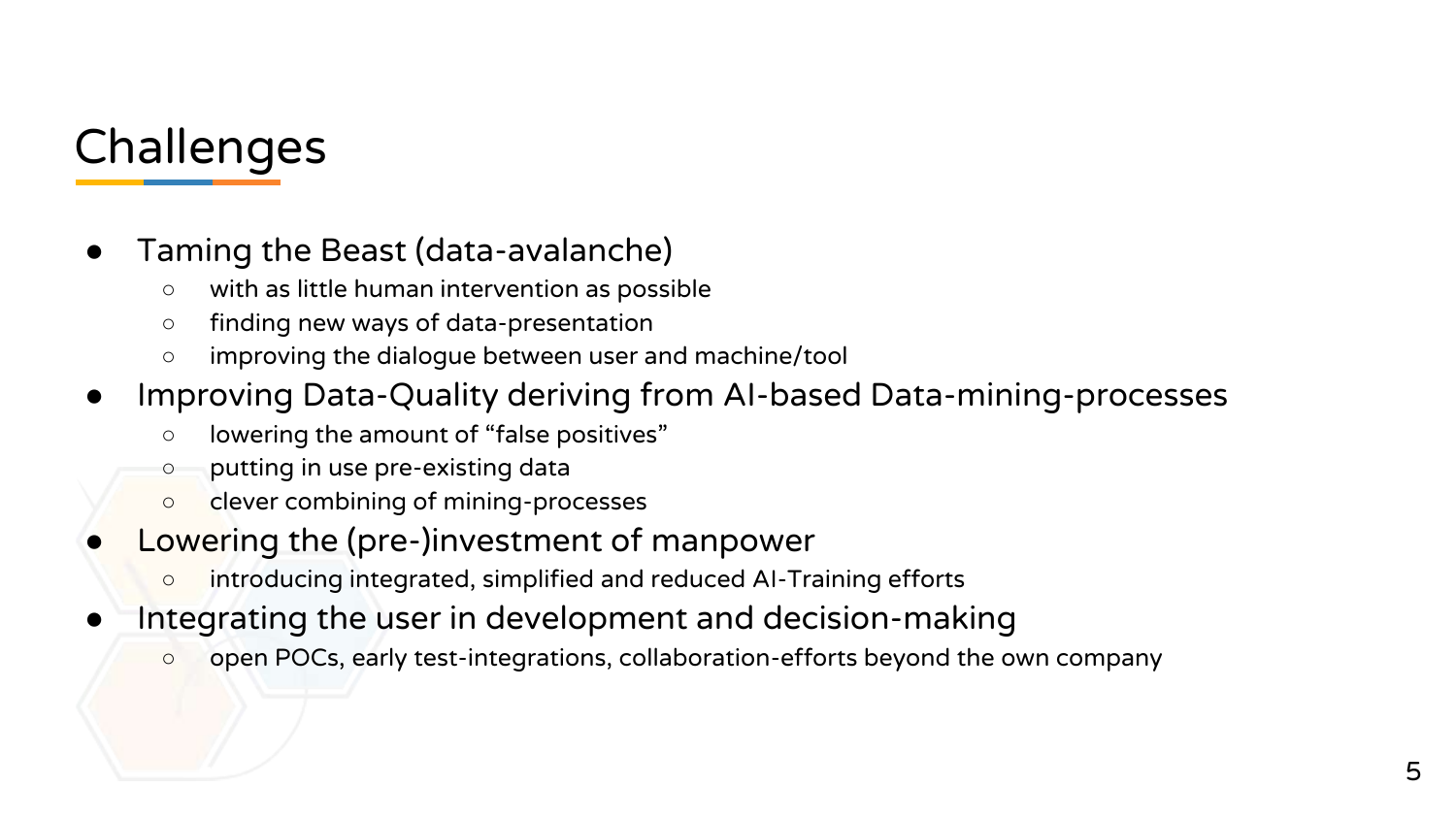#### Use cases, examples

- Annotation & Documentation
	- Current Situation: Documentalist acts as Data Hub and Filter for incoming Information
	- Future Workflow: As little human intervention as possible
- Searching
	- Current Situation: Highly "prepared" data structure (see above)
	- Future Workflow: More unstructured data? → Data-avalanche !?!?!

#### Use-Cases for the prototype

- Search for specific content
	- Support of Query-Construction (How to tell my machine)
	- Make results comprehensible (You have got this because...)
- Annotation-task (Control your AI)
	- Automatic guidance (Bring important things to the front)
	- Customizable (There are still individuals in front of the screen...)
- Support of different target groups
	- Introducing TAILOR (A new star is born...)

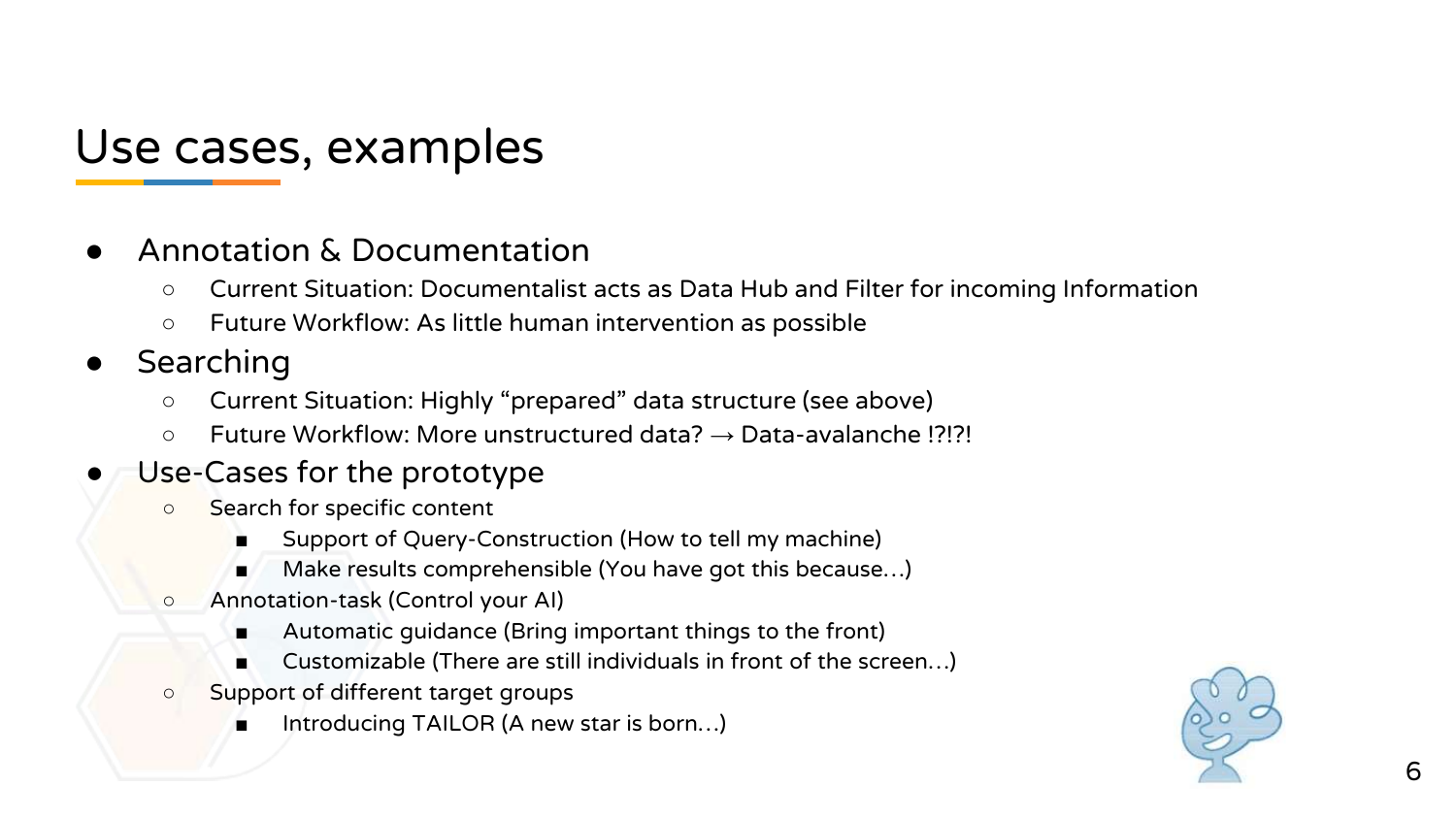Selected technical topics

- Scene text detection & recognition ("text in the wild")
- Few-shot learning
- Efficient classification of shots
	- place type (coarse and fine)
	- shot type
	- "bustle" (more or less populated)
	- time of day, season (under development)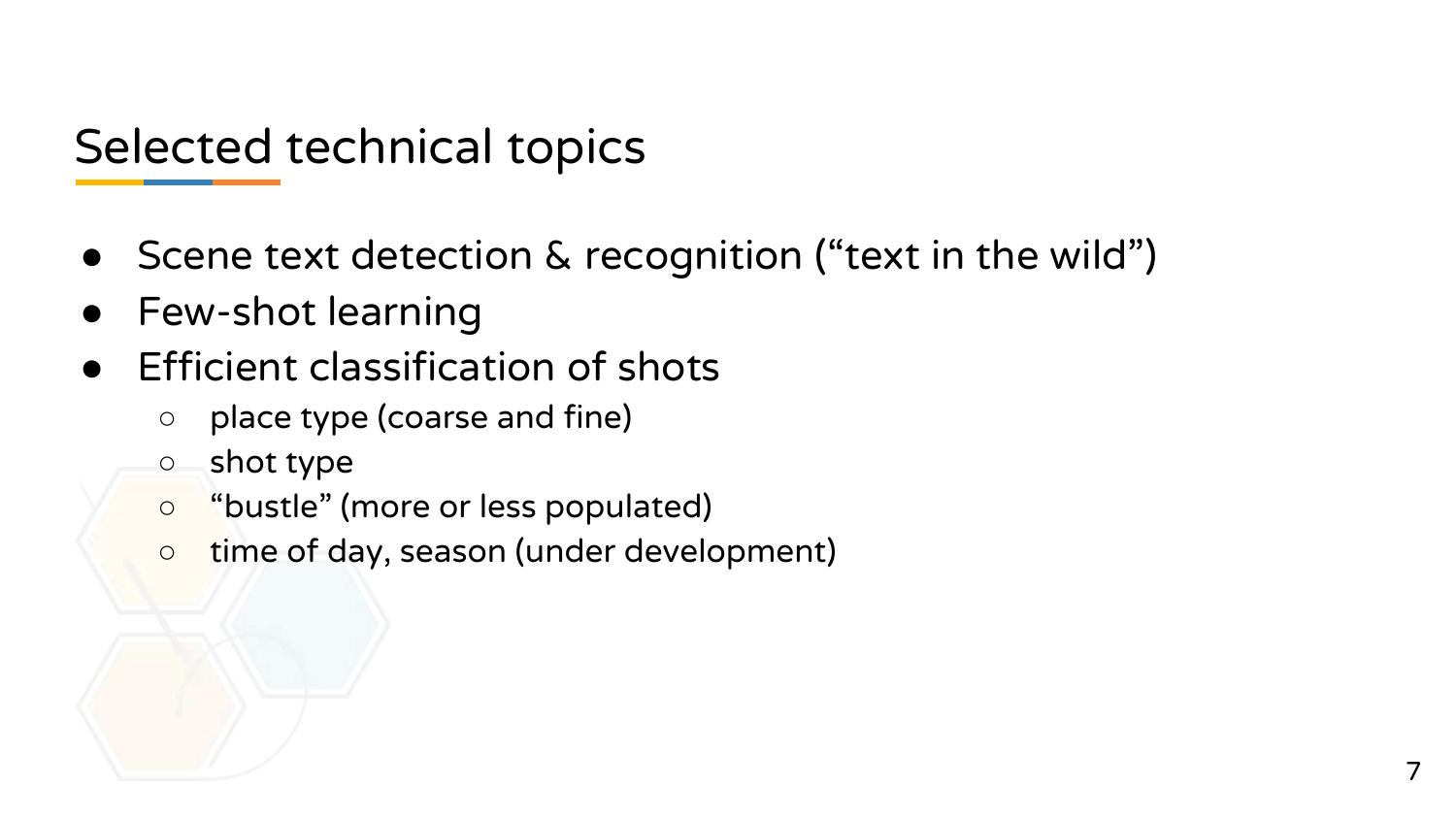#### Scene text detection and classification



|                | <b>ZEITIM BL.D</b><br>Ku Ricon Sigeation |  |  |
|----------------|------------------------------------------|--|--|
|                |                                          |  |  |
|                | m<br>mosexas                             |  |  |
|                |                                          |  |  |
| Images:<br>ODE |                                          |  |  |

| Headlines       | Headllnes | Headlines   | Headlines   |
|-----------------|-----------|-------------|-------------|
| ٠ı<br>IQD)<br>В | BILD      | <b>BILD</b> | <b>BILD</b> |
|                 | $C$ b     | Cb          | CH          |
| ORF             | ORF       | ORF         | <b>ORF</b>  |

ORF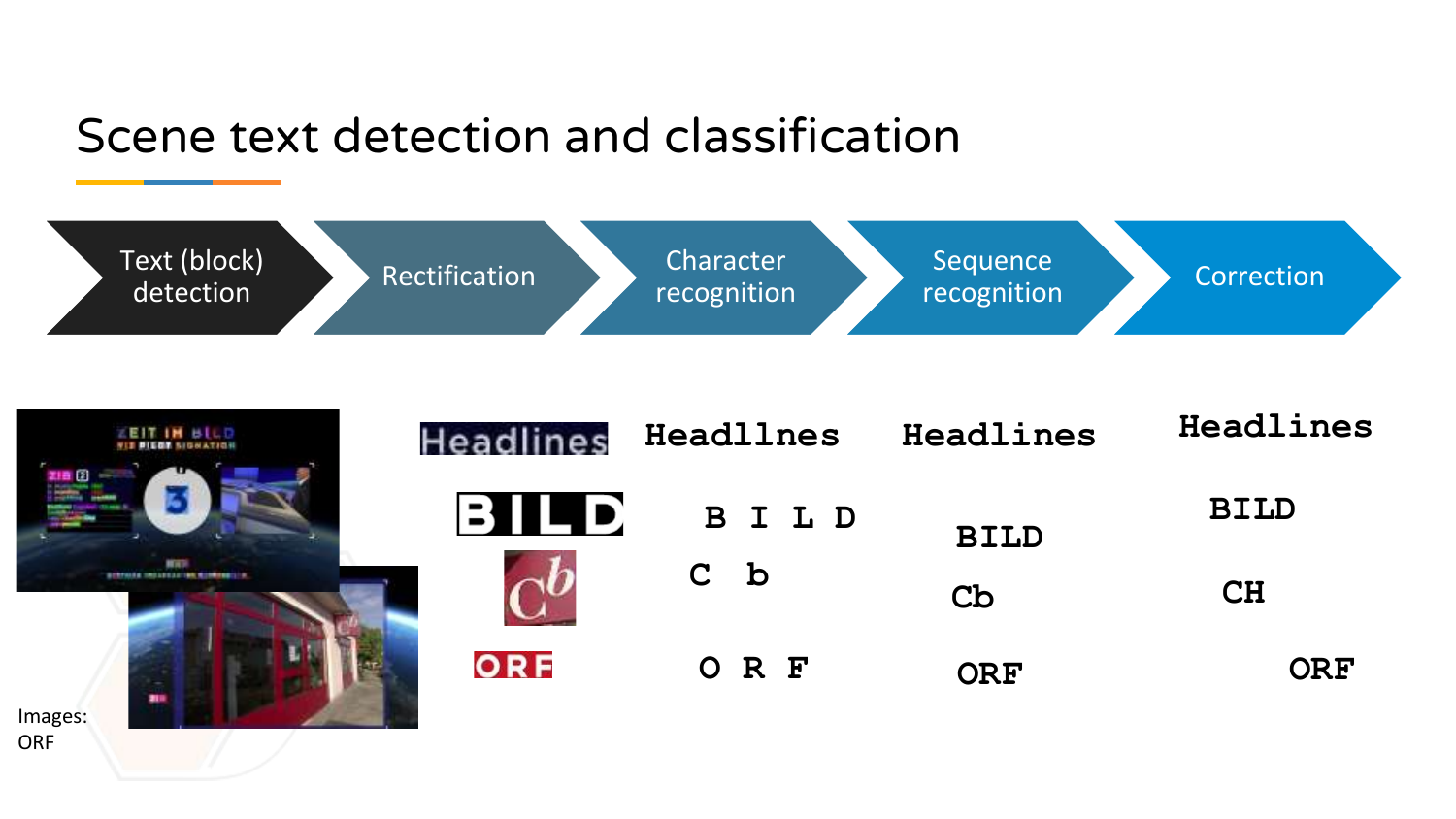#### Scene text detection and classification

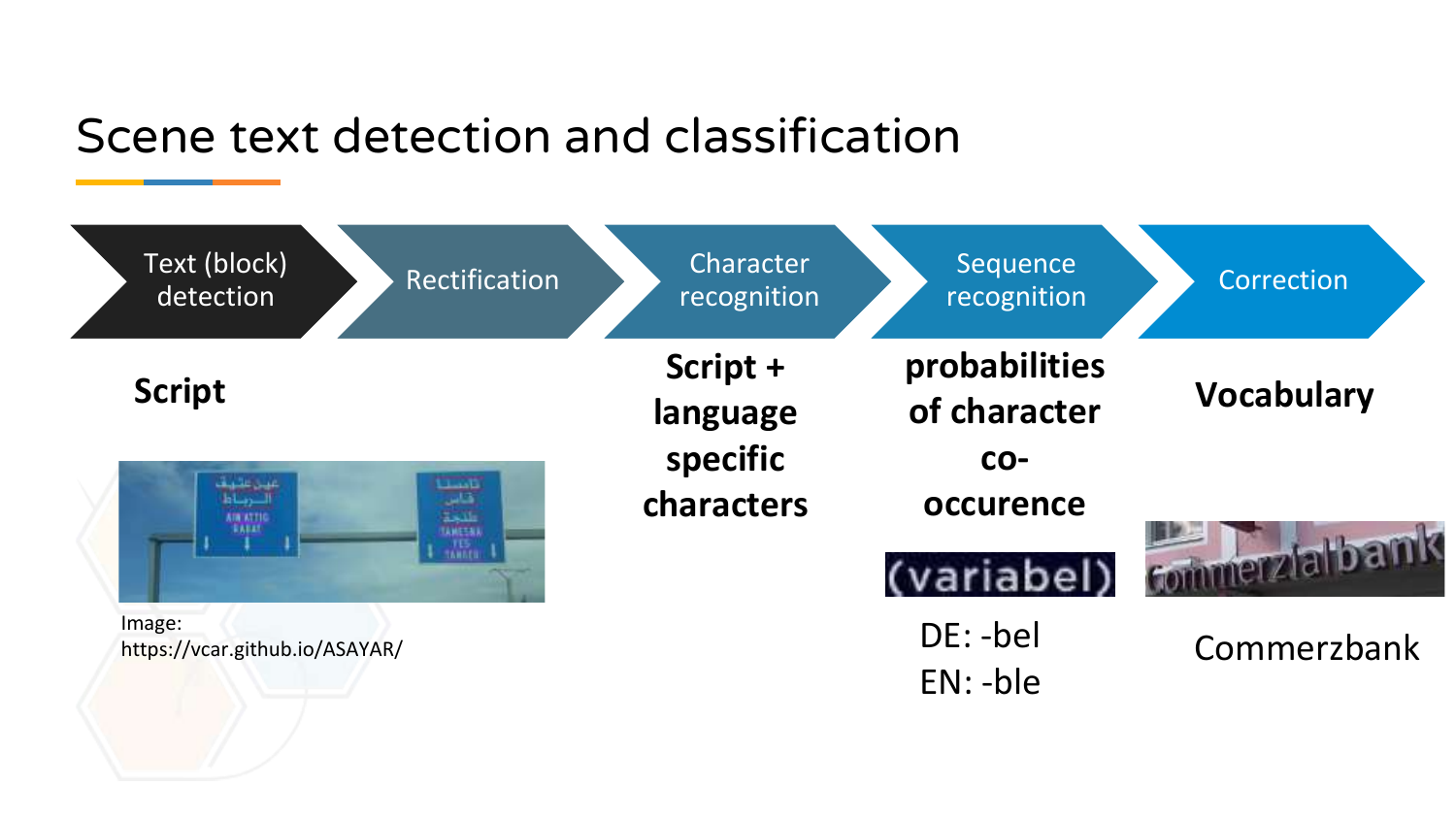### Scene text detection and classification

- **Detection** 
	- approach based on TextFuseNet [1]
- Recognition
	- attention-based recognition approach [2]
	- issues with German text
	- retraining on synthetic German samples (using SynthText)





[2] M. Cui et al., "Representation and Correlation Enhanced Encoder-Decoder Framework for Scene Text Recognition", ICDAR 2021

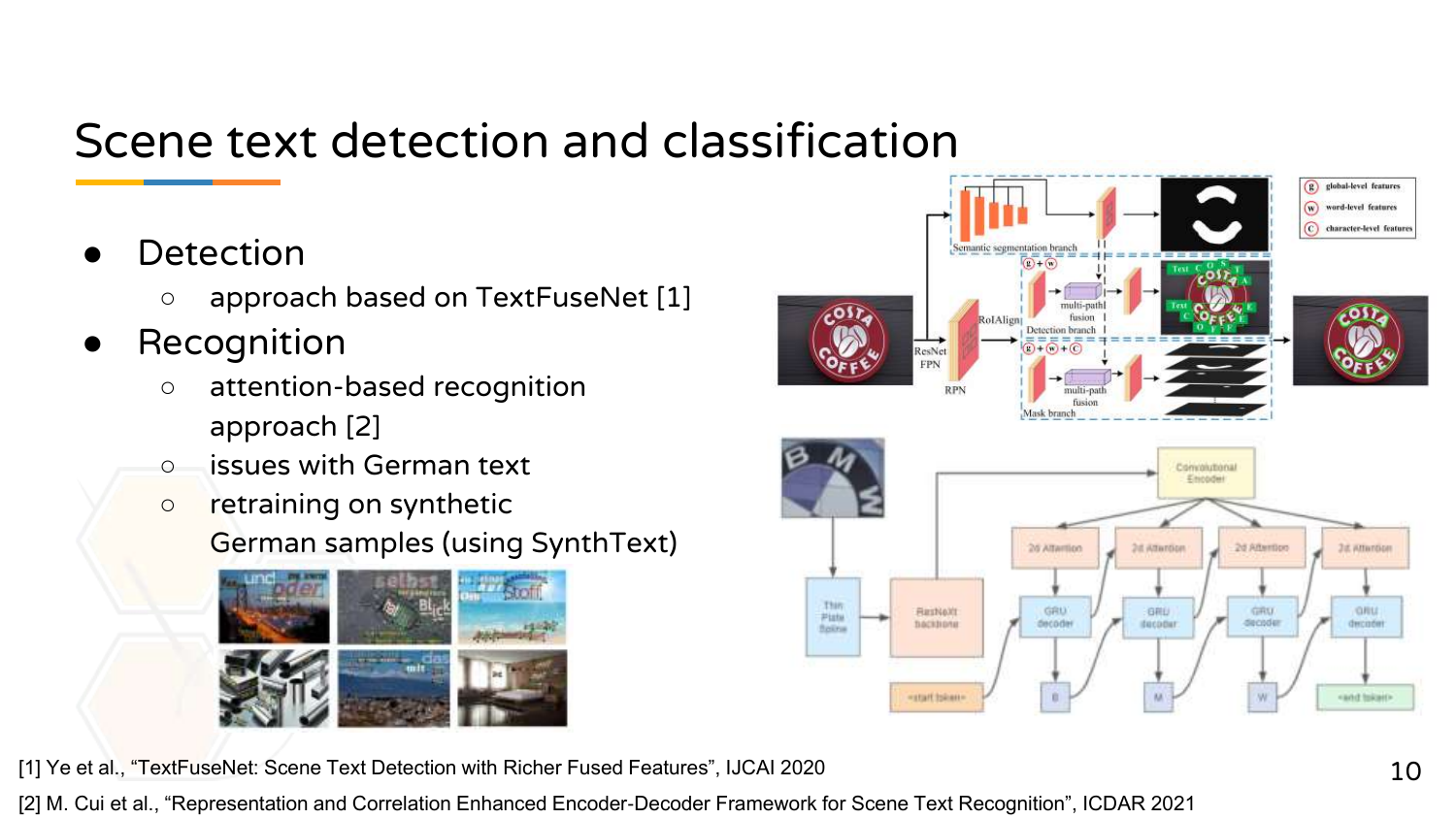Few-shot learning

- learn new objects from few  $(-10)$  annotated samples
- automation of training process: dataset preparation
- running training and validation steps
- framework based on [3]
- integration with MakeSense annotation tool
- experiments with adding 7 shot classes to COCO





[3] Wang, Xin, et al. "Frustratingly Simple Few-Shot Object Detection." ICML 2020.

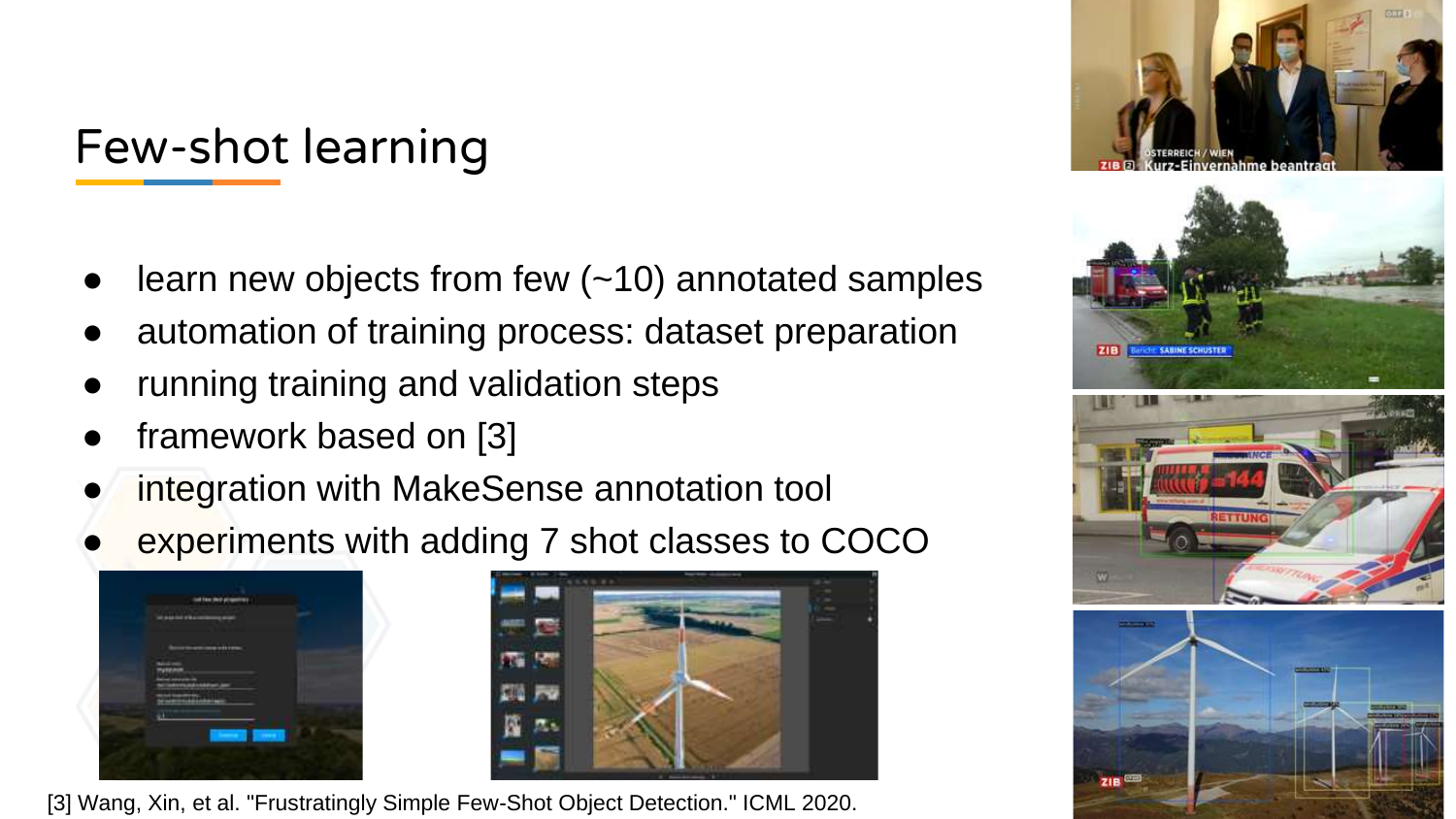## Efficient classification of shots

- combine per-shot classifications
- semi-automatically create dataset for shot type and bustle
- classifier based on EfficientNet-B3 [4]



[4] Tan, Mingxing, and Quoc Le. "Efficientnet: Rethinking model scaling for convolutional neural networks." ICML, 2019. 12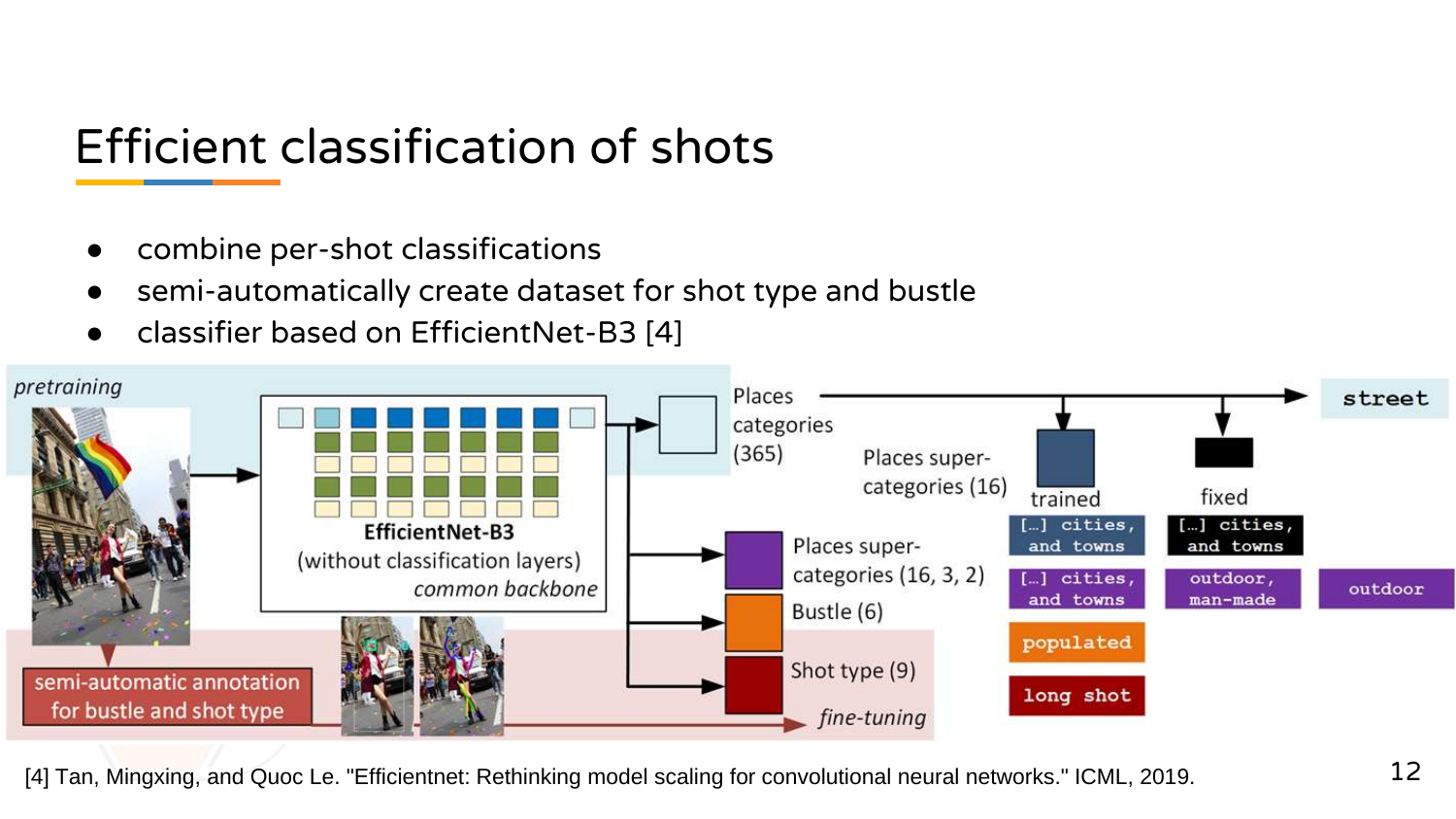### Taylor

● Personalized AI named Taylor

- Connected to popular science fiction stories
- **Elements of gamification**
- Taylor should be seen as a "person" that can explain
- How good can an AI explain its interpretations/motivations?

Key for making big "media data treasures" usable/available

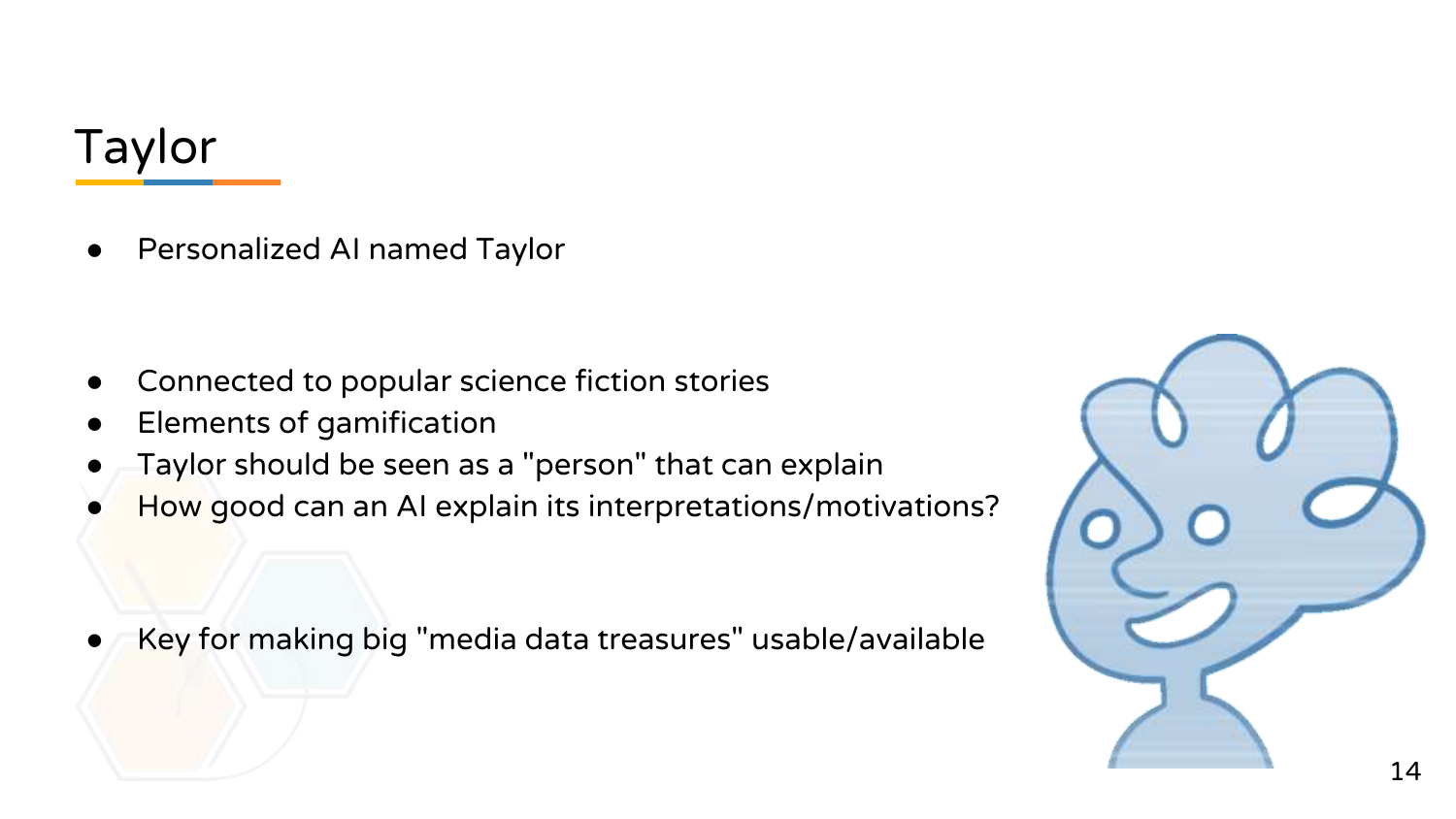### Archive Interface - controlling/editing

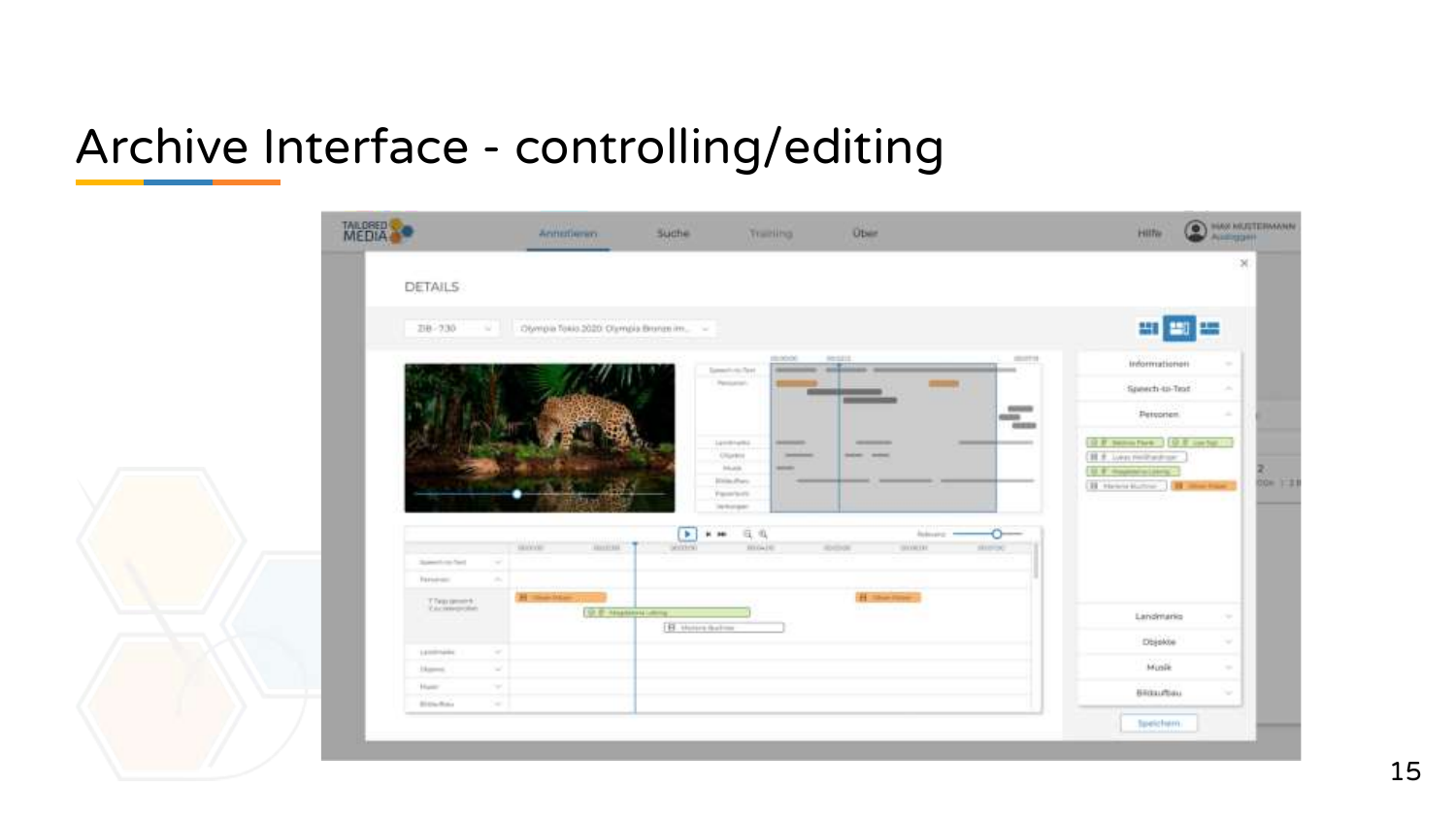### Archive Interface

#### Non linear view

- tag confidence color coded
- click to jump into linear view

- Taylor explains results and supports with suggestions
- tags based on a tag-tree

#### Linear view -> video editing interface

- timeline
- clip
- tags overview
- tag categories
- tags
- editing interface

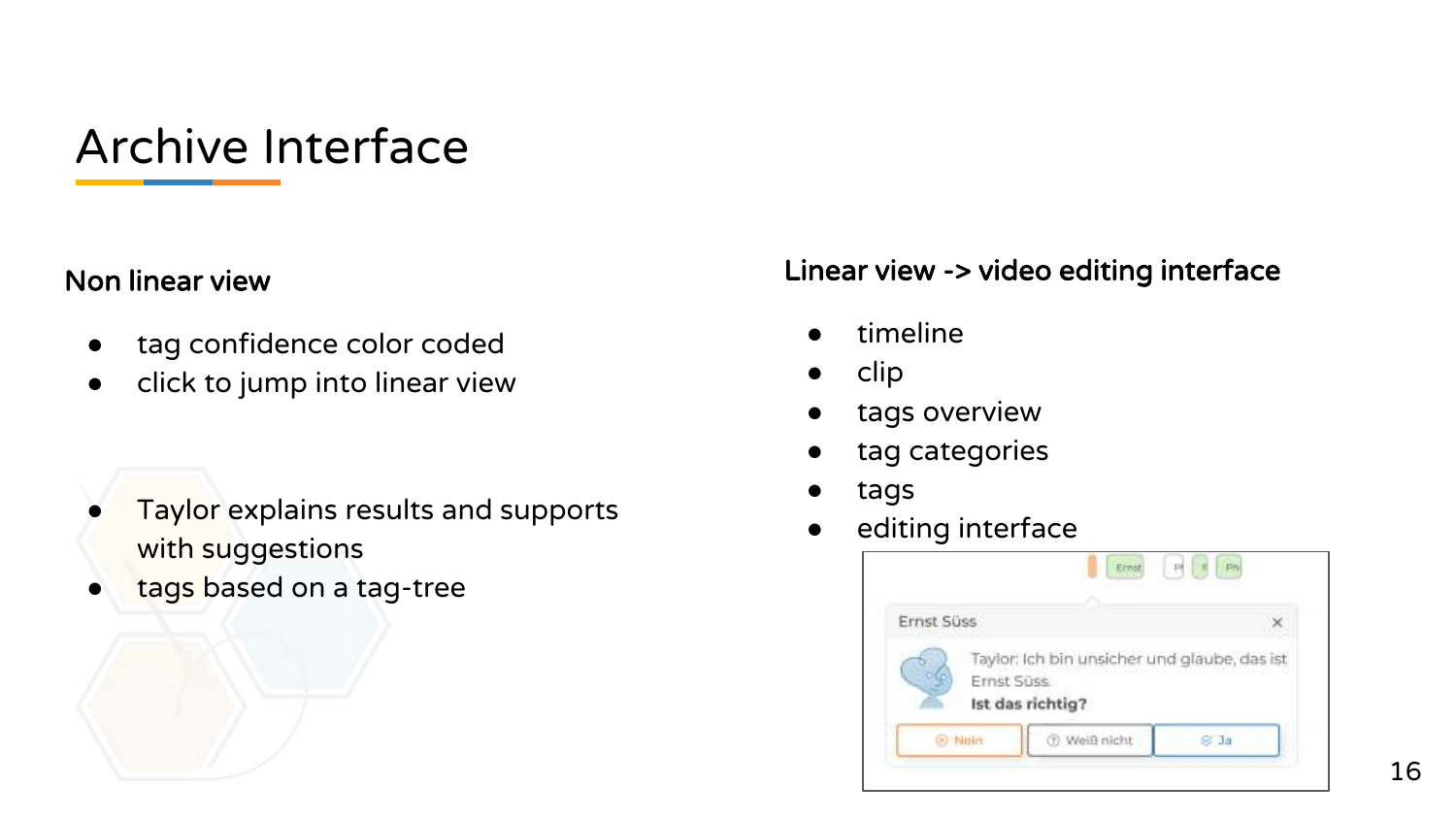| V TalorudMuda UI<br>$+ x +$                                                                                                                                                                                                                                                                                                                                                                                                                                                                       |                                                                                                                                                                                                                                                            | $\mathbf{v} = \mathbf{u} \times$ |
|---------------------------------------------------------------------------------------------------------------------------------------------------------------------------------------------------------------------------------------------------------------------------------------------------------------------------------------------------------------------------------------------------------------------------------------------------------------------------------------------------|------------------------------------------------------------------------------------------------------------------------------------------------------------------------------------------------------------------------------------------------------------|----------------------------------|
| $\leftarrow$ $\rightarrow$ $\leftarrow$ $\leftarrow$ $\leftarrow$ $\leftarrow$ $\leftarrow$ $\leftarrow$ $\leftarrow$ $\leftarrow$ $\leftarrow$ $\leftarrow$ $\leftarrow$ $\leftarrow$ $\leftarrow$ $\leftarrow$ $\leftarrow$ $\leftarrow$ $\leftarrow$ $\leftarrow$ $\leftarrow$ $\leftarrow$ $\leftarrow$ $\leftarrow$ $\leftarrow$ $\leftarrow$ $\leftarrow$ $\leftarrow$ $\leftarrow$ $\leftarrow$ $\leftarrow$ $\leftarrow$ $\leftarrow$ $\leftarrow$ $\leftarrow$ $\leftarrow$ $\leftarrow$ |                                                                                                                                                                                                                                                            | ☆   R/ D ● hiogrito              |
| <b>MEDIA</b>                                                                                                                                                                                                                                                                                                                                                                                                                                                                                      |                                                                                                                                                                                                                                                            | POSSIBLES<br>0                   |
|                                                                                                                                                                                                                                                                                                                                                                                                                                                                                                   | OVERVIEW                                                                                                                                                                                                                                                   | <b>Higgson</b><br>$\chi$         |
|                                                                                                                                                                                                                                                                                                                                                                                                                                                                                                   | c-tv 159. > All parts<br>$\bullet$                                                                                                                                                                                                                         |                                  |
| AS                                                                                                                                                                                                                                                                                                                                                                                                                                                                                                | 89, 89, 91<br>222222<br>88, 99, 99<br>$=11.02$<br>012128<br>3224.92<br><b>Porson</b><br><b>Allen Controllers</b><br>$-10 - 1$<br>m<br>n.<br>Limitmore<br><b>Lear</b><br>Tairm<br>DE(net-<br>Speech2Rost<br>$0.51 - 1$<br>$9 - 0.13 / 26.65$<br>ShofType    |                                  |
|                                                                                                                                                                                                                                                                                                                                                                                                                                                                                                   | $\blacktriangleright$ Q Q<br>$\frac{1}{2}$<br>46,29,00 000<br>miston.<br>20.19.00<br>50,00.00<br>soone:<br>00000 000 0000 10000 000 00<br>$I = 0$<br>Person.<br>33 logs in time<br>G<br>Landmark<br>(https://etmail.<br>Term<br>O DOINT IT SHOW<br>Object: |                                  |
|                                                                                                                                                                                                                                                                                                                                                                                                                                                                                                   | O tuga in total                                                                                                                                                                                                                                            |                                  |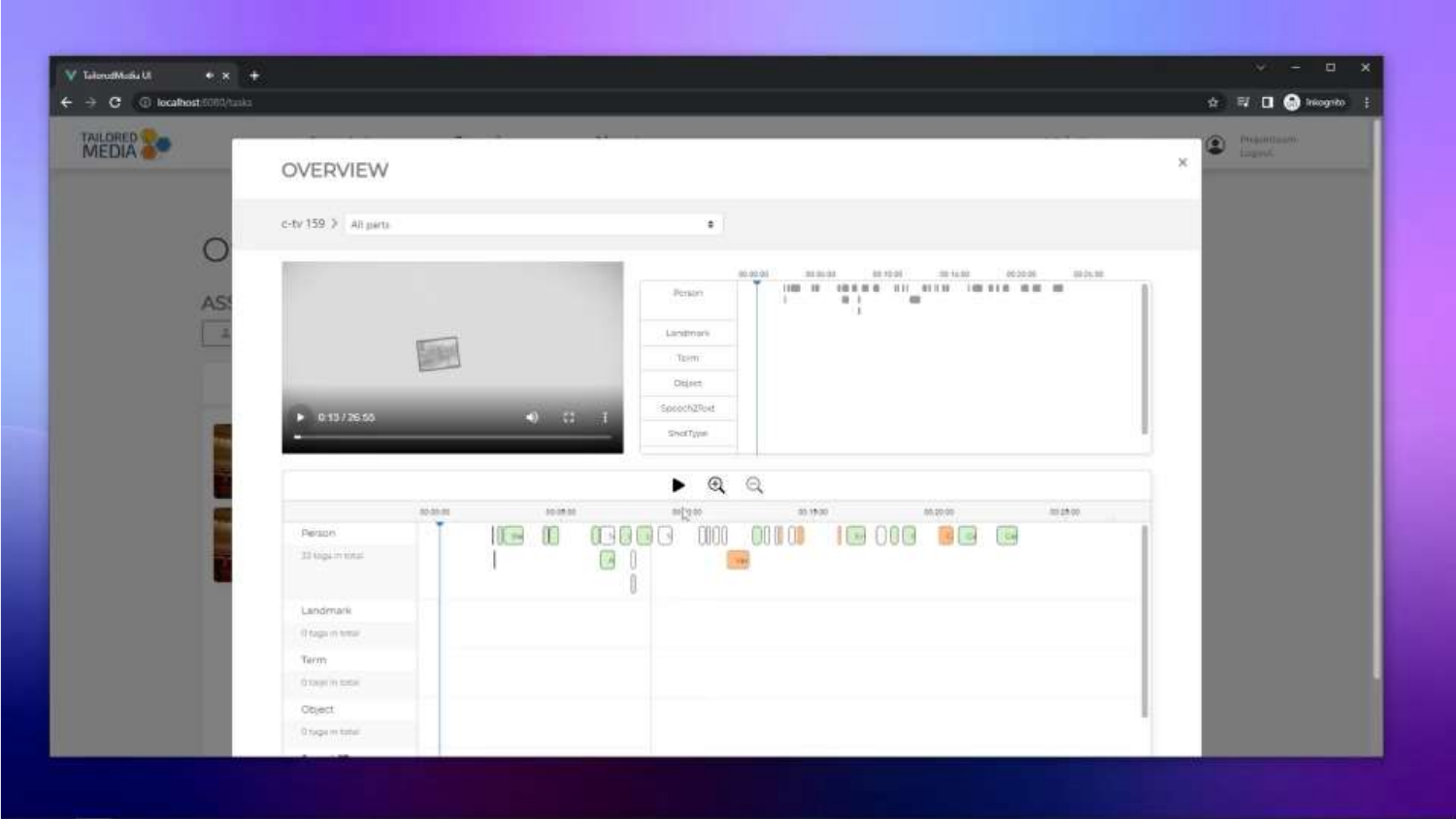| V TalorofModel UI<br>$+ x +$ |                                                                                                                                                                                                                                                                                                                                                                | $\Box$ x<br>$V = -1$                   |
|------------------------------|----------------------------------------------------------------------------------------------------------------------------------------------------------------------------------------------------------------------------------------------------------------------------------------------------------------------------------------------------------------|----------------------------------------|
| → C © localbost:000/tasks    |                                                                                                                                                                                                                                                                                                                                                                | ☆   V    ● hiogrito                    |
| <b>MEDIA</b><br>AS           | OVERVIEW                                                                                                                                                                                                                                                                                                                                                       | $\bullet$ $\bullet$<br>$\mathcal{N}_1$ |
|                              | c-tv 159 > All jierti<br>$\bullet$<br>80,00.03<br>212122<br>8010-01<br>10111-02<br>002026<br>10.01.32<br>1100<br><b>Porson</b><br>$\mathbf{u}$<br>m<br>Langmark<br>Term<br>Object<br>Speech2Rost<br>$+ 11.37/26.55$<br>$22 - 41$                                                                                                                               |                                        |
|                              | ShotType:<br>QQ<br>٠<br>30 16:00<br>ototo:<br>0010400<br>op.ta.m.<br>00.14.00<br>10100<br>00.11.00<br>001000<br>$=19.05$<br>00 Q G<br>$\boxed{30}$ $\boxed{30}$ $\boxed{30}$<br>res<br>Person.<br>я<br><b>Emil fund</b><br>Libra 13<br>Samuel.<br>33 logs in lotal<br>日間<br><b>Stephen Lena</b><br>Landmark<br><b>Braga</b> mitman<br>Term<br>O Drawing Hotter |                                        |
|                              | Coject:<br>Ongement                                                                                                                                                                                                                                                                                                                                            |                                        |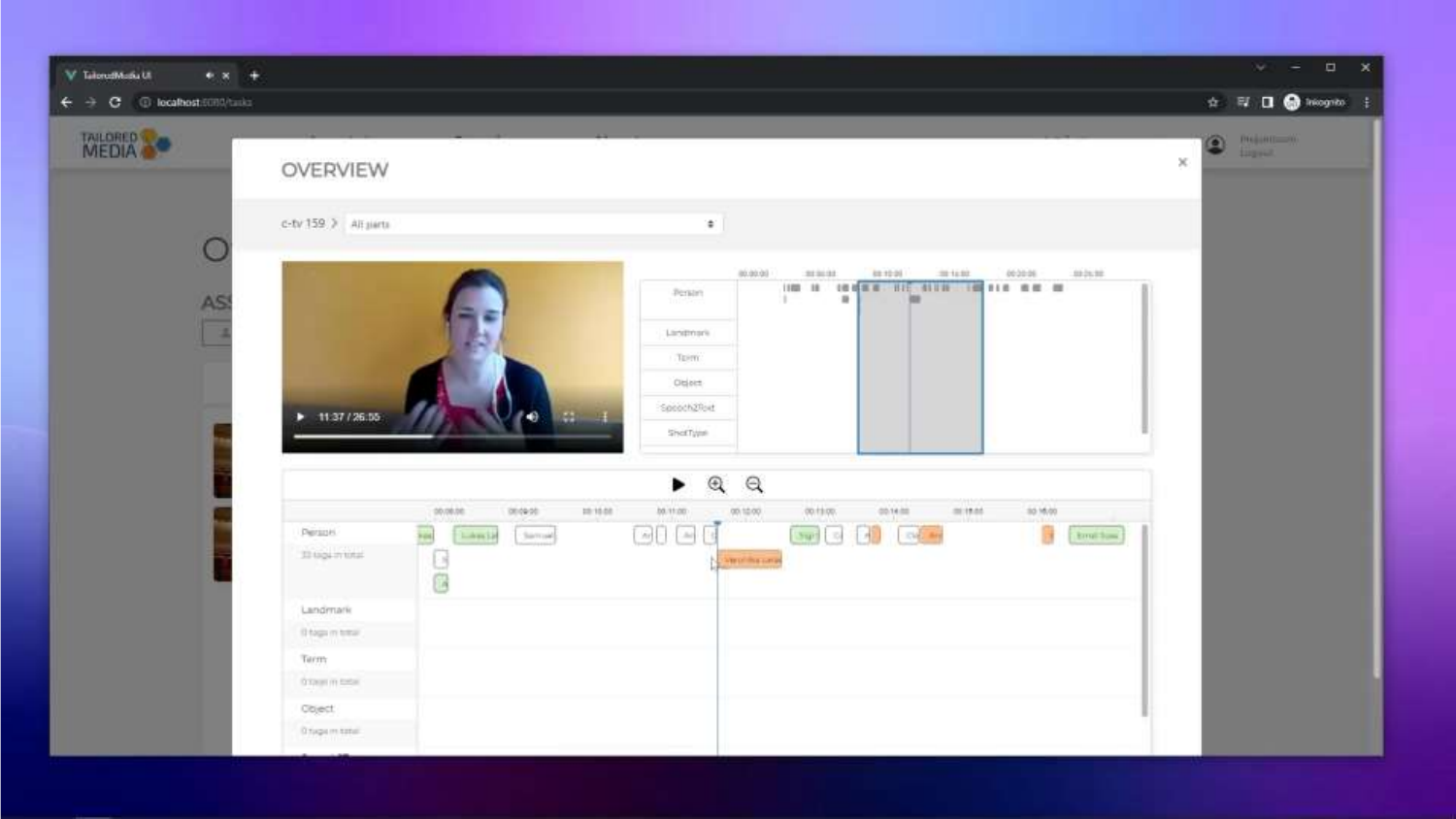#### Search Interface - Journalists

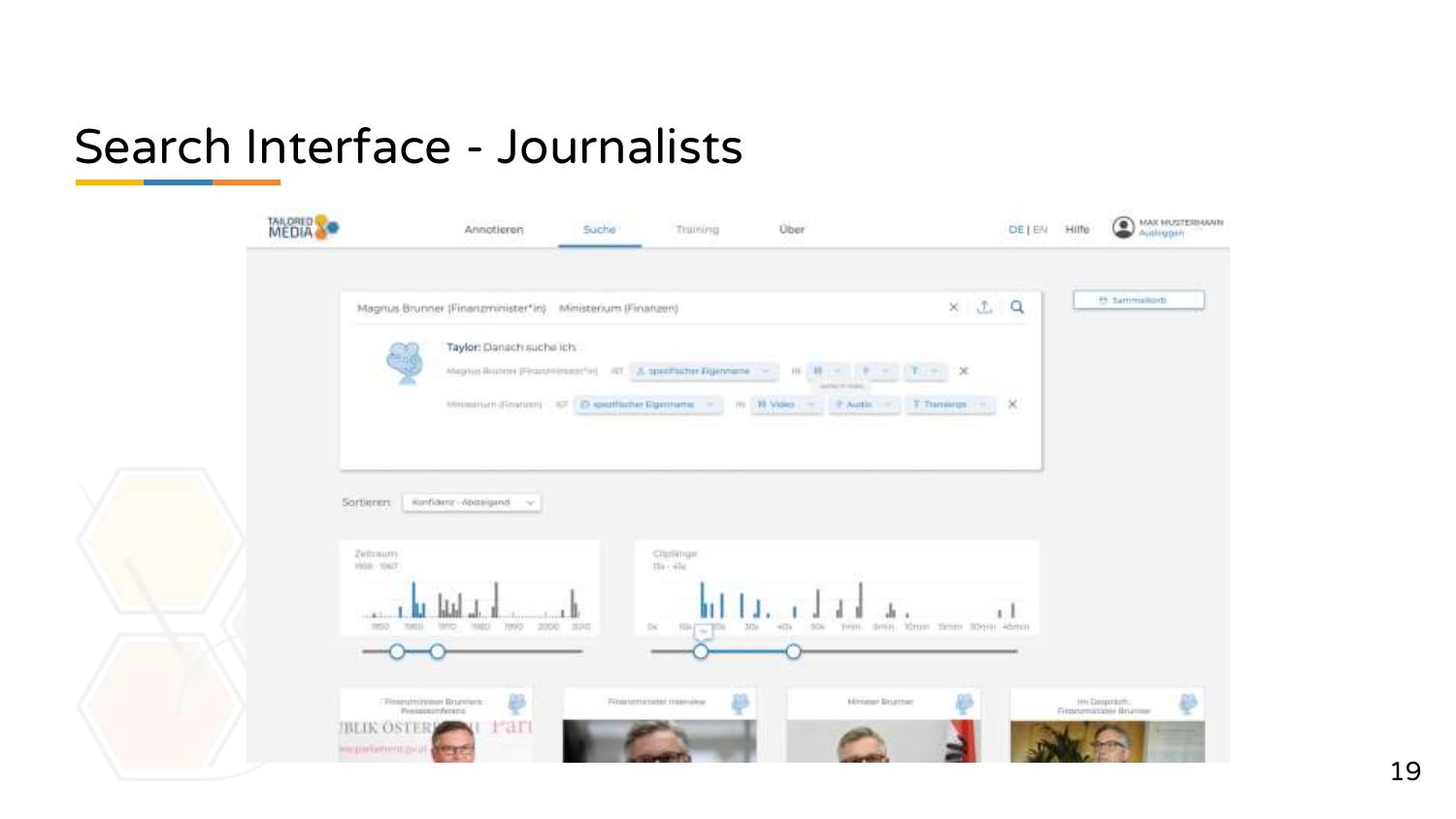#### Search Interface

#### Input field for

- text
- pictures
- videos
- sounds

#### Search domains

- video/picture
- audio
- transcription

#### Text input

- if text known by AI -> transformed into tag
- if no transformation possible -> search can only performed in transcription
- tags based on same tag-tree as archive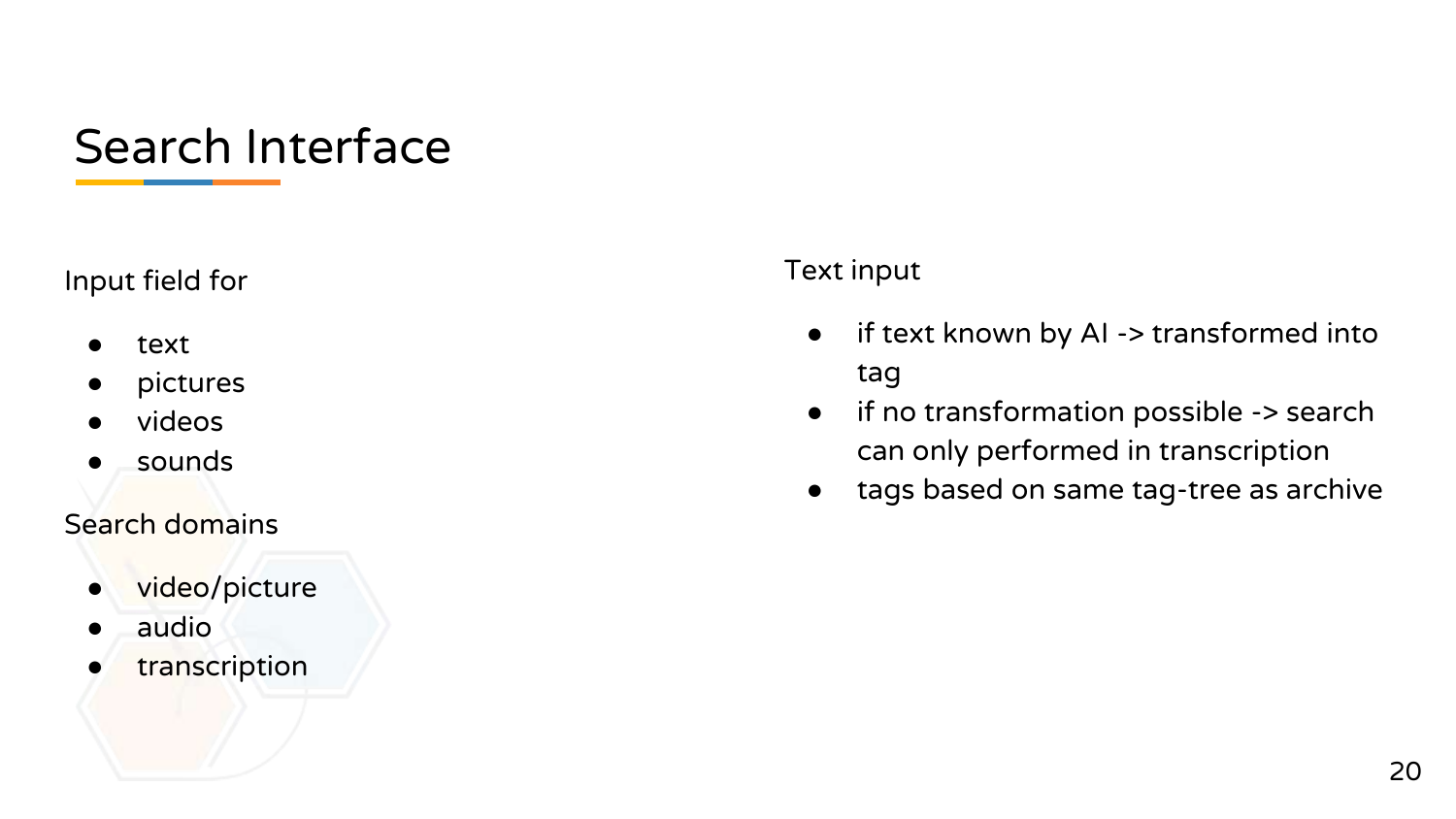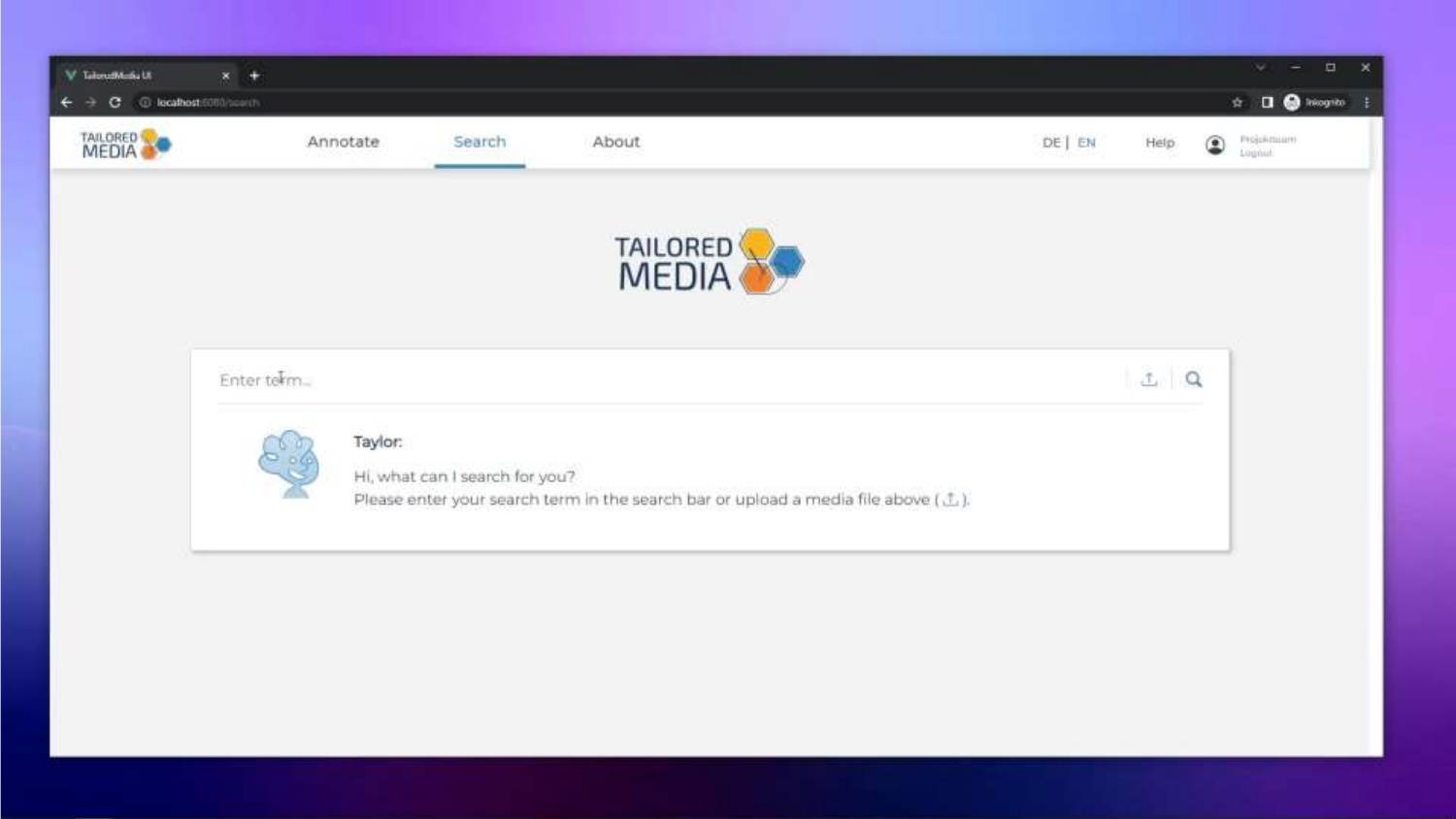### Search Interface

Taylor explains

- what was searched
- what was the interpretation of search terms/tags (meaning of tag)
- in which domains was searched
- where the results were found

Meta-communication with Taylor

- does it understand the term?
- does it know the term?
- change tags or search domains
- add new search terms/tags